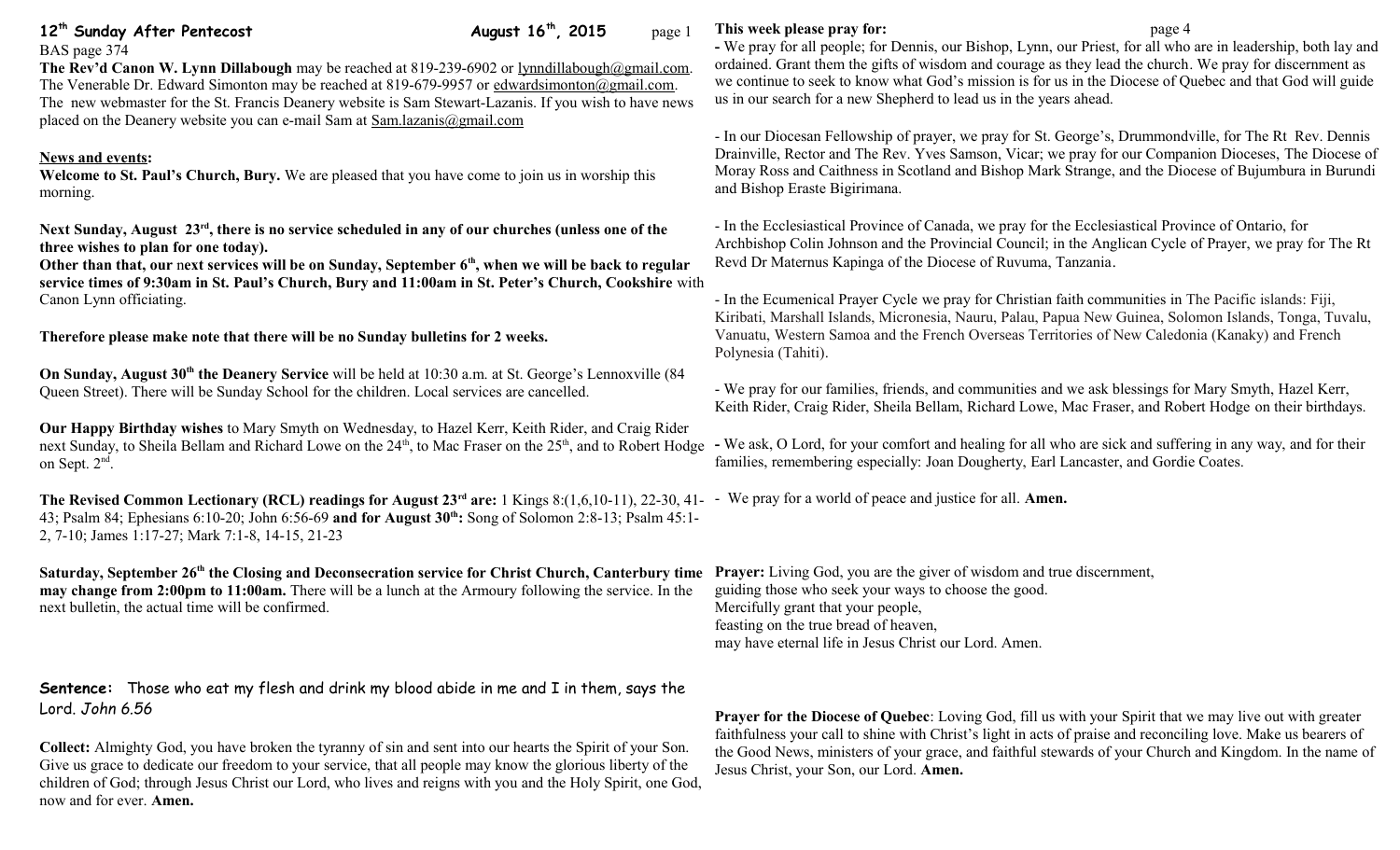**A Reading from the Book of Proverbs**…A good name is to be chosen rather than great riches, and favour is better than silver or gold. <sup>2</sup>The rich and the poor have this in common: the Lord is the maker of them all. <sup>8</sup>Whoever sows injustice will reap calamity, and the rod of anger will fail. <sup>9</sup>Those who are generous are blessed, for they share their bread with the poor. <sup>22</sup>Do not rob the poor because they are poor, or crush the afflicted at the gate; <sup>23</sup>for the Lord pleads their cause and despoils of life those who despoil them. *Proverbs 22:1-2, 8-9, 22-23*

## **Psalm 125 page 884**

**A Reading from the Letter of James…**My brothers and sisters, do you with your acts of favouritism really believe in our glorious Lord Jesus Christ?<sup>2</sup>For if a person with gold rings and in fine clothes comes into your assembly, and if a poor person in dirty clothes also comes in,<sup>3</sup> and if you take notice of the one wearing the fine clothes and say, "Have a seat here, please," while to the one who is poor you say, "Stand there," or, "Sit at my feet,"<sup>4</sup> have you not made distinctions among yourselves, and become judges with evil thoughts? <sup>5</sup>Listen, my beloved brothers and sisters. Has not God chosen the poor in the world to be rich in faith and to be heirs of the kingdom that he has promised to those who love him? <sup>6</sup>But you have dishonoured the poor. Is it not the rich who oppress you? Is it not they who drag you into court? <sup>7</sup> Is it not they who blaspheme the excellent name that was invoked over you? <sup>8</sup>You do well if you really fulfill the royal law according to the scripture, "You shall love your neighbour as yourself."<sup>9</sup>But if you show partiality, you commit sin and are convicted by the law as transgressors.<sup>10</sup>For whoever keeps the whole law but fails in one **Chuckles: An elderly couple were sitting on the porch swing.** The old gent asked, "Whatever happened point has become accountable for all of it.

the one who said, "You shall not commit adultery," also said, "You shall not murder." Now if you do not commit adultery but if you murder, you have become a transgressor of the law.<sup>12</sup>So speak and so act as those who are to be judged by the law of liberty.<sup>13</sup>For judgment will be without mercy to anyone who has shown no mercy; mercy triumphs over judgment.)

<sup>14</sup>What good is it, my brothers and sisters, if you say you have faith but do not have works? Can faith save you?<sup>15</sup>If a brother or sister is naked and lacks daily food,<sup>16</sup>and one of you says to them, "Go in peace; keep warm and eat your fill," and yet you do not supply their bodily needs, what is the good of that?<sup>17</sup>So faith by itself, if it has no works, is dead. *James 2:1-10, (11-13), 14-17*

**The Holy Gospel of our Lord Jesus Christ according to Mark…**<sup>24</sup>Jesus set out and went away to the region of Tyre. He entered a house and did not want anyone to know he was there. Yet he could not escape notice,<sup>25</sup>but a woman whose little daughter had an unclean spirit immediately heard about him, and she came and bowed down at his feet.<sup>26</sup>Now the woman was a Gentile, of Syrophoenician origin. She begged him to cast the demon out of her daughter.<sup>27</sup>He said to her, "Let the children be fed first, for it is not fair to take the children's food and throw it to the dogs."<sup>28</sup>But she answered him, "Sir, even the dogs under the table eat the children's crumbs."<sup>29</sup>Then he said to her, "For saying that, you may go—the demon has left your daughter."<sup>30</sup>So she went home, found the child lying on the bed, and the demon gone. <sup>31</sup>Then he returned from the region of Tyre, and went by way of Sidon towards the Sea of Galilee, in the region of the Decapolis.<sup>32</sup>They brought to him a deaf man who had an impediment in his speech; and they begged him to lay his hand on him.<sup>33</sup>He took him aside in private, away from the crowd, and put his fingers into his ears, and he spat and touched his tongue.<sup>34</sup>Then looking up to heaven, he sighed and said to him, "Ephphatha," that is, "Be opened."<sup>35</sup>And immediately his ears were opened, his tongue was released, and he spoke

plainly.<sup>36</sup>Then Jesus ordered them to tell no one; but the more he ordered them, the more zealously they proclaimed it.<sup>37</sup>They were astounded beyond measure, saying, "He has done everything well; he even makes the deaf to hear and the mute to speak." *Mark 7:24-37* 

**A short reflection:** A tired and exhausted Jesus seeks solitude. A woman hears about him and asks that he might cast a demon out of her daughter. In verse 26: "Now, the woman was a Greek, a Syrophoenician by descent". Jesus' response is less than charitable. He dismisses and insults. (Dogs were not beloved pets as they are today.) Here, in chapter seven, we see Jesus himself among those characters in the Gospel of Mark not fully living into the reality of what the Kingdom of God is like. Jesus suddenly seems reticent to distribute God's kingdom to a woman who is a gentile. This is not the only part of Mark's Gospel where Jesus and God are not in lockstep. In the Garden, for instance, Jesus asks for a different path (Mark 14:36). The remarkable thing in this text in chapter 7 is how the woman corrects Jesus. She turns Jesus' words around and bends the dog metaphor to her advantage. Jesus recognizes this immediately and dismisses the demon from her daughter.

The challenge of Mark's gospel, embodied so powerfully in this story, is to perceive a God who is active, breaking into the world, and in a way that does not conform to the norms of human institutions, be they religious, social, or political.

 $t^{11}$ For to our sexual relations?"

"I don't know," answered his elderly wife, "I don't even think we got a Christmas card from them last year."

**Three little old ladies were sharing a bottle of booze.** They agreed… "we aren't gonna be the old ladies in the nursing home making trouble…oh no…we're gonna be the old ladies they kicked out of the nursing home for causing trouble."

**I've reached the snapdragon years** of my life. Part of me has snapped and the rest of me is draggin'!

**There's no need for you to drive me crazy…**I'm already close enough to walk.

**On the whole, the years have been kind to us.** Yes, I agree. It was the weekends that did us in!

**A strong young man at the construction site was bragging** that he could outdo anyone in a feat of strength. He made a special case of making fun of Morris, one of the older workmen. After several minutes, Morris had enough.

"Why don't you put your money where your mouth is?" he said. "I will bet a week's wages that I can haul something in a wheelbarrow over to that outbuilding that you won't be able to wheel back."

"You're on, old man," the braggart replied. "It's a bet! Let's see what you got."

Morris reached out and grabbed the wheelbarrow by the handles. Then, nodding to the young man, he said, "All right. Get in."